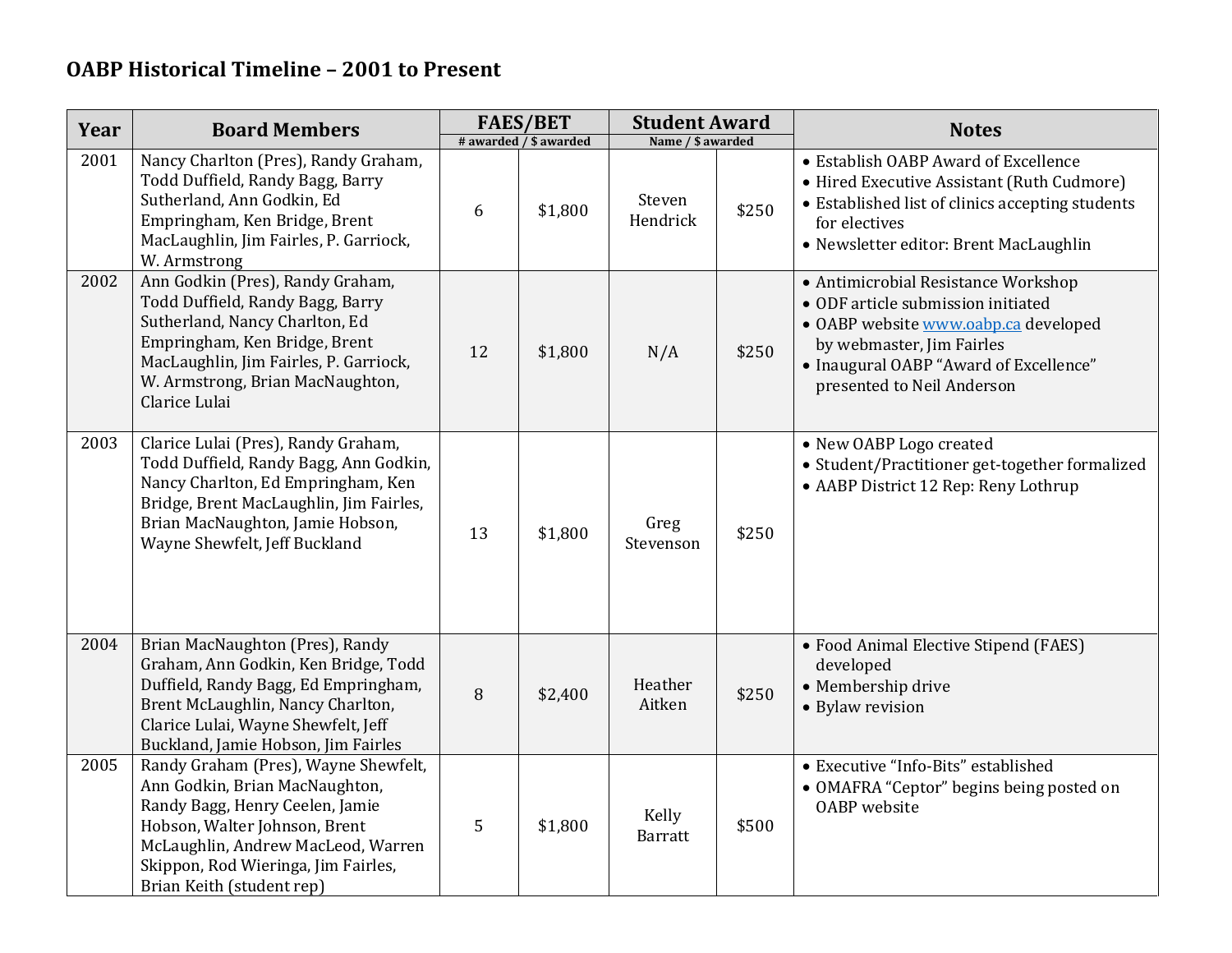| 2006 | Wayne Shewfelt (Pres), Rod Wieringa,<br>Randy Graham, Ann Godkin, Jamie<br>Hobson, Brian MacNaughton, Henry<br>Ceelen, Walter Johnson, Andrew<br>MacLeod, Warren Skippon, James<br>Dykeman, Lance Males, Rob McGregor,<br>Jim Fairles                                                           | 3              | \$1,800 | Melissa<br>Wallace | \$500 | • Membership Drive<br>• OABP Members Listserv formalized<br>• OVMA sponsorship of Fall CE established<br>• Newsletter editor: Andrew MacLeod                                                                                                                                                                                                                                                       |
|------|-------------------------------------------------------------------------------------------------------------------------------------------------------------------------------------------------------------------------------------------------------------------------------------------------|----------------|---------|--------------------|-------|----------------------------------------------------------------------------------------------------------------------------------------------------------------------------------------------------------------------------------------------------------------------------------------------------------------------------------------------------------------------------------------------------|
| 2007 | Rod Wieringa (Pres), Warren Skippon,<br>Wayne Shewfelt, Jamie Hobson, Ann<br>Godkin, Brian MacNaughton, Andrew<br>MacLeod, Henry Ceelen, Walter<br>Johnson, James Dykeman, Lance Males,<br>Rob McGregor, Phil Meadows, Jim<br>Fairles, Ashleigh Hancock (student rep)                           | 3              | \$1,800 | Stacey<br>Angus    | \$500 | · OVMA partially sponsor Fall CE evening<br>program<br>• CABV formation<br>• AABP Practitioner of the Year: Dr. Wayne<br>Shewfelt<br>• Membership provided with extensive details<br>regarding Prof Corp specific to vet practices<br>• ODF/OBF article submissions began                                                                                                                          |
| 2008 | Warren Skippon (Pres), Jamie Hobson,<br>Rod Wieringa, Ann Godkin, Henry<br>Ceelen, Dave Douglas, James Dykeman,<br>Randy Graham, Stephen LeBlanc,<br>Andrew MacLeod, Lance Males, Rob<br>McGregor, Phil Meadows, Wayne<br>Shewfelt, Jim Fairles, Ashleigh Hancock<br>(student rep)              | $\overline{4}$ | \$1,800 | Dan Shock          | \$500 | • Webmaster is now Ruth Cudmore<br>• Bylaw revisions<br>• Increase in OABP Membership fee from \$50<br>to \$75 to include CABV Membership<br>• OVC Research Summaries included in<br>newsletter                                                                                                                                                                                                    |
| 2009 | Jamie Hobson (Pres), Warren Skippon,<br>Rob McGregor, Ann Godkin, Wayne<br>Shewfelt, Rod Wieringa, Andrew<br>MacLeod, Henry Ceelen, Lance Males,<br>Randy Graham, David Douglas, Phil<br>Meadows, Stephen LeBlanc, Kelly<br>Barratt, Adam Haight, Jim Fairles,<br>Christie Morrow (student rep) | $\, 8$         | \$4,000 | Katherine<br>Found | \$500 | • Advertisements in newsletter implemented<br>• Membership survey<br>• Bovine Education Trust (BET)<br>established/launched<br>• Support of Johne's Program (\$500/yr x 4<br>years)<br>• Bylaw revisions<br>• 30th Anniversary recognized at AGM<br>• OABP Service Award established. Dr. Murrel<br>Bauman received inaugural award.<br>• Student Case Competition introduced at Fall<br><b>CE</b> |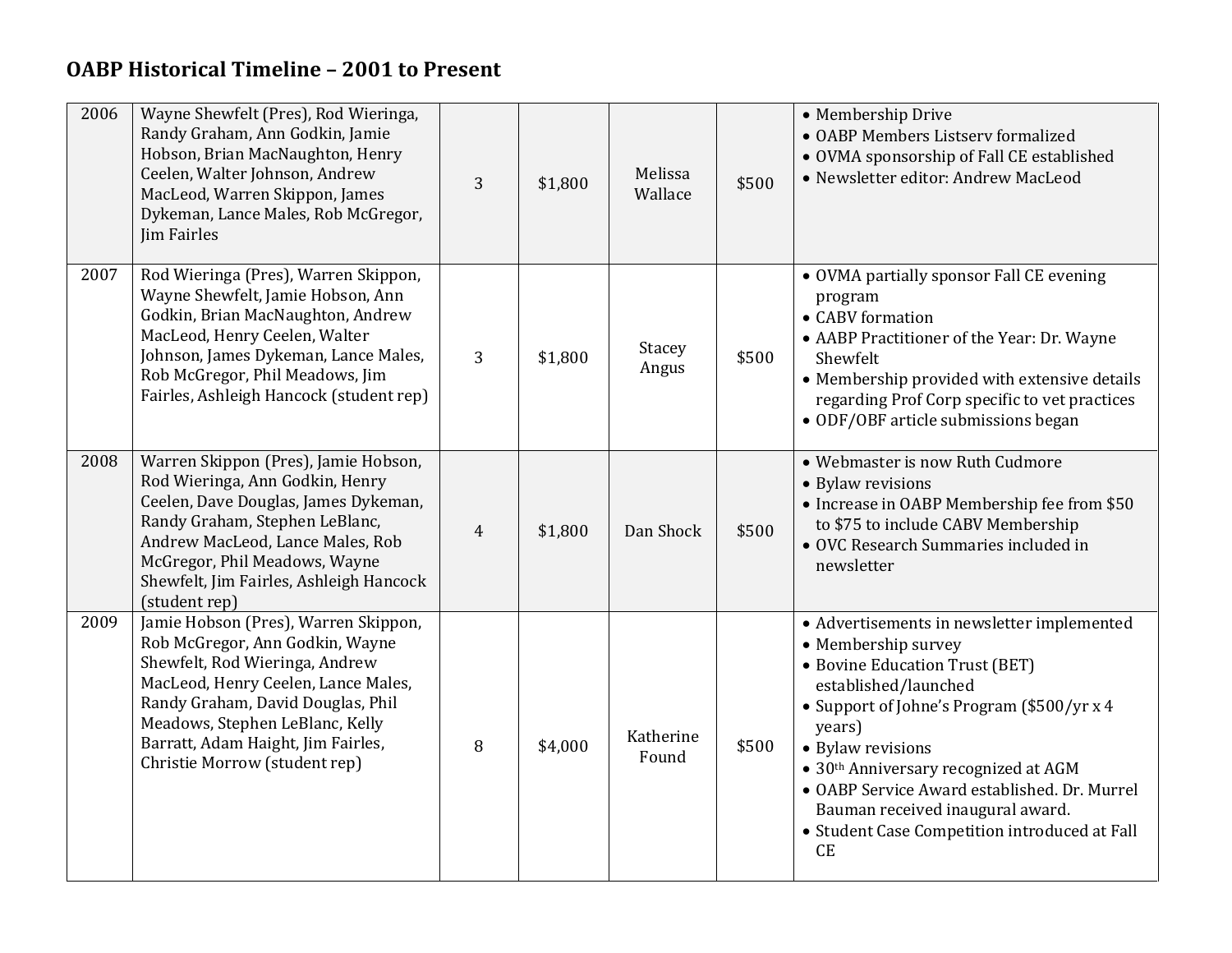| 2010 | Henry Ceelen (Pres), Kelly Barratt,<br>Jason Brownridge, Chris Church, David<br>Douglas, Ann Godkin, Randy Graham,<br>Adam Haight, Jamie Hobson, Stephen<br>LeBlanc, Lance Males, Rob McGregor,<br>Phil Meadows, Warren Skippon,<br>Amanda Topp, Rod Wieringa, Jim<br>Fairles, Amanda Topp (student rep) | 11             | \$5,500 | Cynthia<br>Miltenburg | \$750 | • Ultrasound Workshop<br>• Partnered with DFO to launch CQM program<br>• Worked with CVO to develop new standards<br>for large animal record keeping<br>· Newsletter editor: Phil Meadows<br>• Randy Graham - CABV President                                                                                                               |
|------|----------------------------------------------------------------------------------------------------------------------------------------------------------------------------------------------------------------------------------------------------------------------------------------------------------|----------------|---------|-----------------------|-------|--------------------------------------------------------------------------------------------------------------------------------------------------------------------------------------------------------------------------------------------------------------------------------------------------------------------------------------------|
| 2011 | Lance Males (Pres), David Douglas, Phil<br>Meadows, Ann Godkin, Rob McGregor,<br>Henry Ceelen, Kelly Barratt, Jason<br>Brownridge, Chris Church, Randy<br>Graham, Kelly Haelzle, Adam Haight,<br>Geert Jongert, Jim Fairles, Stephen<br>LeBlanc, Rob Walsh, Amanda Topp<br>(student rep)                 | $\overline{4}$ | \$4,000 | Kellie<br>Libera      | \$750 | • Secured Commercial General Liability &<br>Officers Insurance<br>• CQM Training workshops<br>• OVMA Award of Merit presented to Jim<br>Fairles<br>• Provided substantial input into Animal<br>Health Requirements for Ontario 4-H shows<br>(document posted on website)                                                                   |
| 2012 | David Douglas (Pres), Lance Males, Phil<br>Meadows, Stephen LeBlanc, Kelly<br>Barratt, Adam Haight, Jason<br>Brownridge, Chris Church, Randy<br>Graham, Kelly Haelzle, Geert Jongert,<br>Rob Walsh, Cynthia Miltenburg, Tom<br>Wheal, Jim Fairles, Ann Godkin,<br>Amanda Topp (student rep)              | 8              | \$8,000 | Thomas<br>Veens       | \$750 | • Milking Equipment Workshop (East & West)<br>in March<br>• CABV Metacam Bovine Welfare Award to Dr.<br>Neil Anderson<br>• Newsletter editor: Adam Haight                                                                                                                                                                                  |
| 2013 | Phil Meadows (Pres), Kelly Barratt,<br>Chris Church, Ann Godkin, Rob Walsh,<br>David Douglas, Jason Brownridge,<br>Randy Graham, Kelly Haelzle, Geert<br>Jongert, Stephen LeBlanc, Cynthia<br>Miltenburg, Jessica Retterath, Crystal<br>Throop, Jim Fairles, Tom Wheal,<br>Amanda Topp (student rep)     | 9              | \$9,000 | Jennifer<br>Megans    | \$750 | · Newsletter editor: Cynthia Miltenburg<br>• Newsletter transitioning from paper copies<br>to e-newsletter emailed to members<br>• Milk Bacteriology Workshop<br>• Organization of inaugural Vet Tech Bovine CE<br>Meeting concurrent with Fall CE<br>• Support of Seneca College's LA Health &<br>Production Graduate Certificate Program |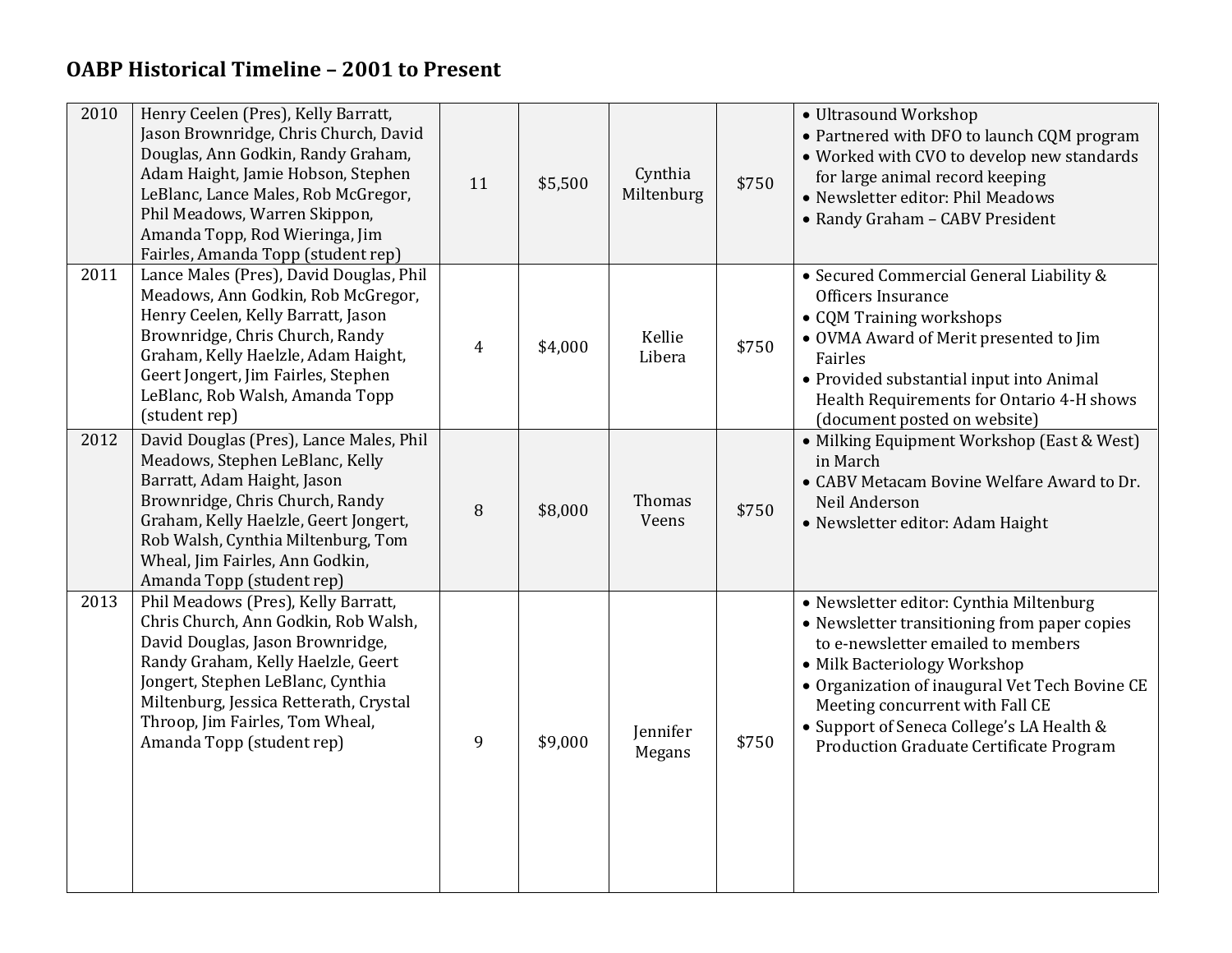| 2014 | Kelly Barratt (Pres), Chris Church, Rob<br>Walsh, Ann Godkin, Phil Meadows,<br>Henry Ceelen, Kelly Haelzle, Crystal<br>Throop, Sherri Christie, Geert Jongert,<br>Tom Wheal, Jessica Gordon, Cynthia<br>Miltenburg, Jessica Retterath, Randy<br>Graham, Jim Fairles, Gillian Marson<br>(student rep)          | $\overline{7}$ | \$7,000 | David<br>Renaud  | \$750   | • Donation of \$10K to Elora Innovation Dairy<br>Centre<br>• Cow Signals Workshop<br>• OABP "pop-up" banner created<br>• Booth at Canadian Dairy Xpo (CDX)<br>• Membership receive CDX admission tickets<br>• Henry Ceelen - CABV President                                                                                                                        |
|------|---------------------------------------------------------------------------------------------------------------------------------------------------------------------------------------------------------------------------------------------------------------------------------------------------------------|----------------|---------|------------------|---------|--------------------------------------------------------------------------------------------------------------------------------------------------------------------------------------------------------------------------------------------------------------------------------------------------------------------------------------------------------------------|
| 2015 | Chris Church (Pres), Rob Walsh, Crystal<br>Throop, Ann Godkin, Geert Jongert,<br>Kelly Barratt, Randy Bagg, Jessica<br>Gordon, Cynthia Miltenburg, Henry<br>Ceelen, Kelly Haelzle, Jessica Retterath,<br>Sherri Christie, Geert Jongert, Tom<br>Wheal, Jim Fairles, John Las, Gillian<br>Marson (student rep) | 6              | \$6,000 | Chelsea<br>Allan | \$750   | • PPVT Workshop in January<br>• Secured Ward & Uptigrove to prepare annual<br>Year-End Financial Review<br>• Twitter account established<br>• Discussed incorporating OABP. Accountant<br>suggested not enough benefits to do so.<br>• Captive Bolt Workshop<br>• OAHN created                                                                                     |
| 2016 | Rob Walsh (Pres), Crystal Throop,<br>Sherri Christie, Ann Godkin, Geert<br>Jongert, Chris Church, Henry Ceelen,<br>Jim Fairles, Jessica Gordon, John Las,<br>Cynthia Miltenburg, Jessica Retterath,<br>Ray Reynen, Dan Shock, Amanda Topp,<br>Charlotte Winder, Adriana Prystay<br>(student rep)              | 11             | \$8,635 | Rachel<br>Poppe  | \$1,000 | • Pro-Action initiative<br>• CABV Metacam Bovine Welfare Award to Dr.<br>Ken Leslie<br>• Veterinary Technician CE meeting in<br>conjunction with Fall CE meeting<br>• Formalized ODF/OBF article submission (13<br>submitted)<br>• Bylaw revisions<br>· Disbudding Workshops<br>• Developed Position Statements for<br>"Disbudding & Dehorning" and "Tail Docking" |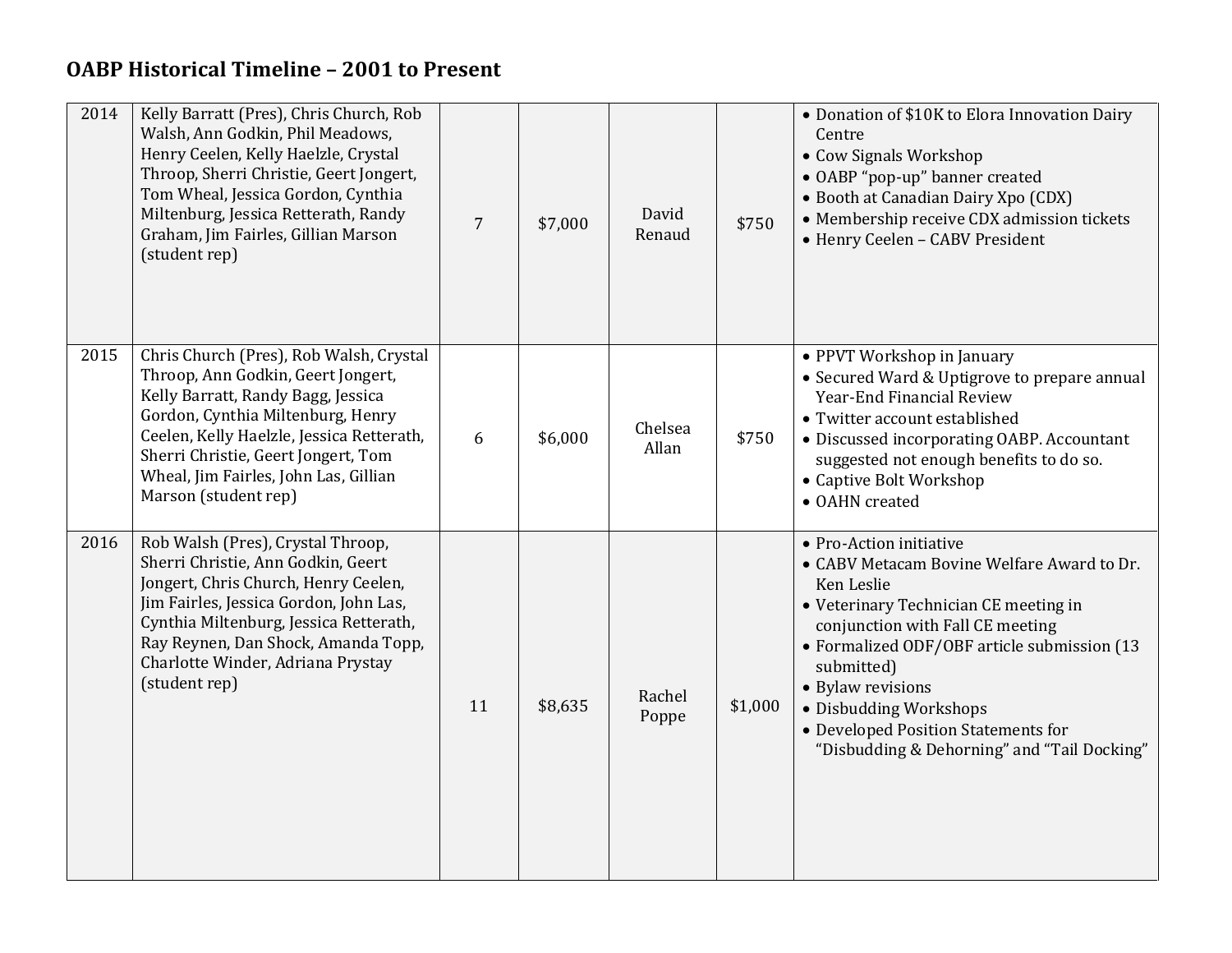| 2017 | Crystal Throop (Pres), Sherri Christie,<br>Ray Reynen, Rob Walsh, Dan Shock,<br>Ann Godkin, Cynthia Miltenburg,<br>Jessica Retterath, Henry Ceelen, Jessica<br>Gordon, John Las, Amanda Topp,<br>Charlotte Winder, Darryl Smith, Kelly<br>Barratt, Jim Fairles, Adriana Prystay<br>(student rep)                                         | 12 | \$17,485 | <b>Ben Potvin</b>        | \$1,000 | • Practice Analysis Workshop in January<br>• 14 ODF/OBF article submissions<br>• OABA withdraws from "partnership" of joint<br>OABP/OABA Spring CE                                                                                                                                                                             |
|------|------------------------------------------------------------------------------------------------------------------------------------------------------------------------------------------------------------------------------------------------------------------------------------------------------------------------------------------|----|----------|--------------------------|---------|--------------------------------------------------------------------------------------------------------------------------------------------------------------------------------------------------------------------------------------------------------------------------------------------------------------------------------|
| 2018 | Sherri Christie (Pres), Jessica Retterath,<br>Crystal Throop, Henry Ceelen, Jessica<br>Gordon, John Las, Ray Reynen, Dan<br>Shock, Amanda Topp, Charlotte<br>Winder, Darryl Smith, Chelsea Allan,<br>Robyn Elgie, Kyle Steeves, Jim Fairles,<br>Ann Godkin, Heather Reinhardt<br>(student rep)                                           | 10 | \$14,056 | Janna<br>Pietersma       | \$1,000 | • NMC Regional Meeting in place of regular<br>Spring CE. Partnered with DFO & NMC. Held<br>at U of G in June.<br>• 14 ODF/OBF article submissions<br>• Newsletter editor: Charlotte Winder<br>• Sherri Christie - CABV President<br>• CABV establishes "Brian MacNaughton"<br><b>Memorial Award</b>                            |
| 2019 | Ray Reynen (Pres), Dan Shock, Robyn<br>Elgie, Sherri Christie, Darryl Smith, Ann<br>Godkin, Henry Ceelen, Jessica Gordon,<br>John Las, Amanda Topp, Charlotte<br>Winder, Chelsea Allan, Robyn Elgie,<br>Kyle Steeves, Gabriel Jantzi, Lance<br>Males, Jim Fairles, Ann Godkin, Cynthia<br>Miltenburg, Heather Reinhardt<br>(student rep) |    |          | Christina<br>Lyn         | \$1,000 | • 13 ODF/OBF article submissions<br>• "Down Cow" document by OABP/DFO<br>finalized and published<br>• Comments to Bill 136 - Animal Welfare Act<br>revision<br>· Bob calves at sales barns - comments to<br>welfare concerns<br>• New transport regulations - create<br>synopsis/summary for membership. Also<br>used by CABV. |
| 2020 | Dan Shock (Pres), Ray Reynen, Amanda<br>Topp, Charlotte Winder, Darryl Smith,<br>Chelsea Allan, Robyn Elgie, Kyle<br>Steeves, Gabriel Jantzi, Lance Males,<br>Stacey Angus, James Crawford, Steve<br>Elgersma, Christian Heyerhoff, Rob<br>Walsh, Jim Fairles, Ann Godkin, Cynthia<br>Miltenburg, Val Higginson (student<br>rep)         | 5  | \$8,110  | Sarah<br>Nicole<br>Alsop | \$1,000 | • Donation of \$10K to Elora Innovation Beef<br>Centre<br>• Spring CE cancelled due to COVID-19 virus<br>• Establish "Diversity" policy<br>• 14 ODF/OBF article submissions                                                                                                                                                    |